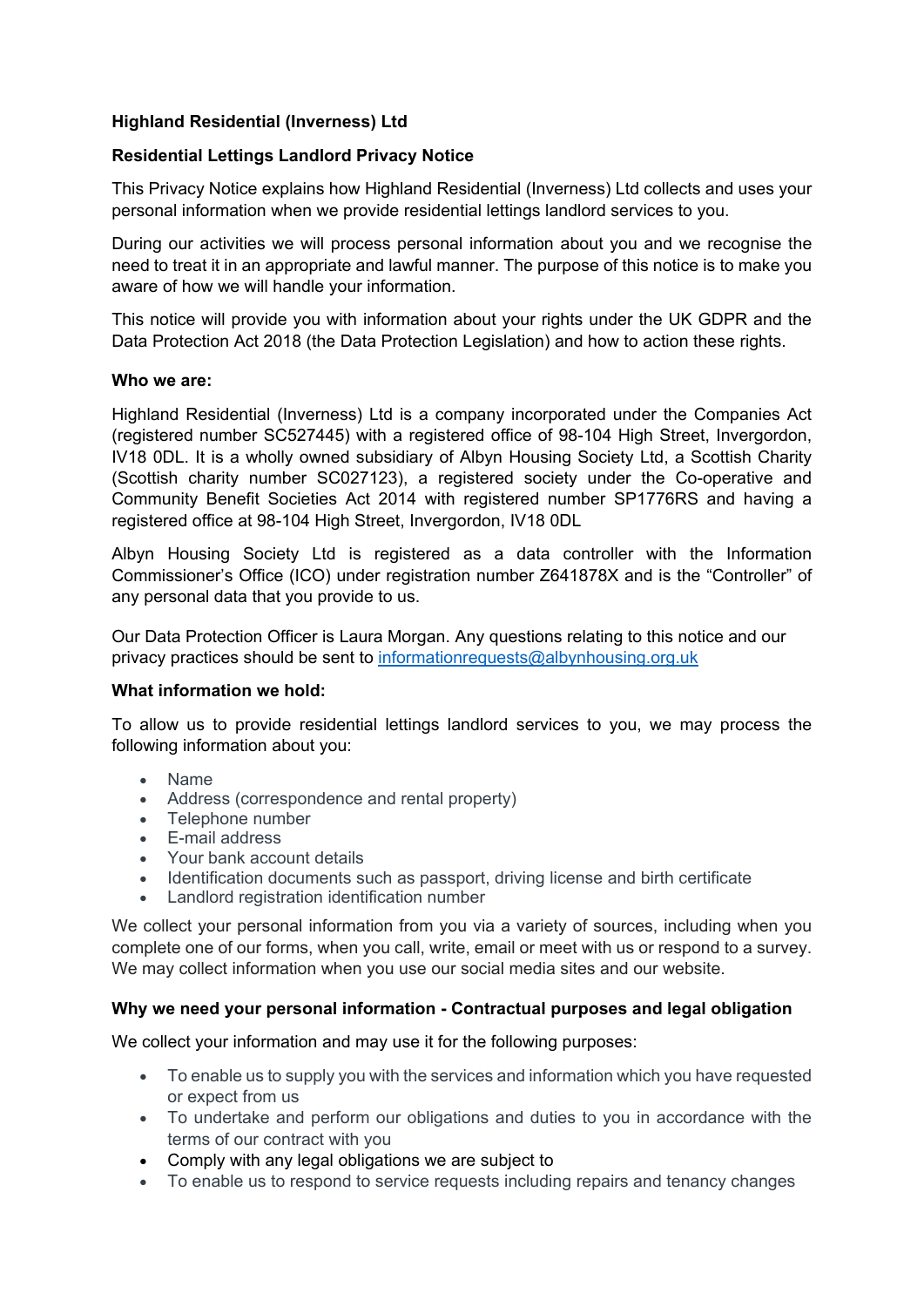- To investigate and respond to complaints
- To contact you in order to send you details of any changes to our services which may affect you
- For all other purposes consistent with the proper performance of our operations and business including debt recovery

## **Why we need your personal information – legitimate interests**

We also process your personal information in pursuit of our legitimate interests. This may include:

- Research and statistical analysis to help improve our business processes and the services offered to our customers, as well as to evaluate our performance against other benchmarks. Where possible, statistical information is anonymised or pseudonymised.
- Customer segmentation research to allow us to help us better understand our customers' characteristics and prioritise, tailor and target services to you.
- Surveys relating to our services in order to gauge satisfaction and make improvements based on feedback.

Where we process your personal information in pursuit of our legitimate interests, you have the right to object to us using your personal information for the above purposes. If you wish to object to any of the above processing, please contact us by emailing: [informationrequests@albynhousing.org.uk](mailto:informationrequests@albynhousing.org.uk)

If we agree and comply with your objection, this may affect our ability to undertake the tasks above for your benefit.

### **Other uses of your personal information**

We may ask you if we can process your personal information for additional purposes. Where we do so, we will provide you with an additional privacy notice with information on how we will use your information.

### **Who we share your personal information with**

We share limited personal data with our contractors who are carrying out services on our behalf including:

- Satisfaction survey providers
- Payment service providers
- Property management system provider

Our contractors are required to comply with the law and our own Data Processing Agreement or Data Processing Clauses within our contracts to ensure data is managed appropriately and for specified purposes.

We may be required to share personal information with statutory or regulatory authorities and organisations to comply with statutory obligations. We may also share personal information with our professional and legal advisors for the purposes of taking advice.

We will only share information on the basis of your consent or in accordance with another lawful basis under UK data protection legislation.

In the event that we do share personal information with external third parties, we will only share such personal information strictly required for the specific purposes and take reasonable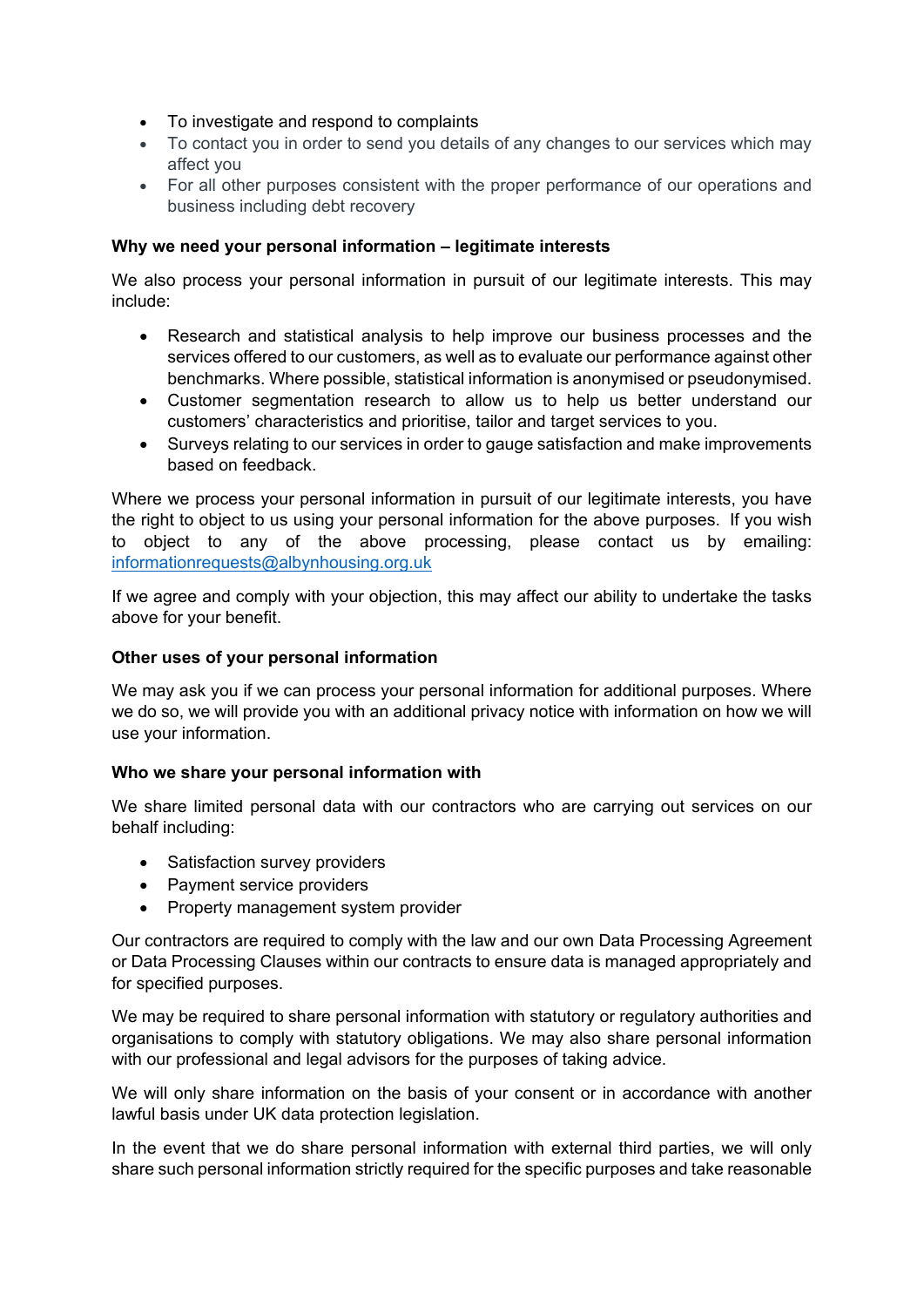steps to ensure that recipients shall only process the disclosed personal information in accordance with those purposes.

### **How we protect personal information**

When you give us information, we take steps to make sure that your personal information is kept safe and secure. Your personal information is stored on our paper and IT filing systems which may be copied for testing, back up, archiving and disaster recovery purposes. Access to your information is limited to those who require it to provide services to you. All data is held within the UK and EEA.

If any of your personal information is transferred outwith the European Union or the European Economic Area by any of our contractors, we will ensure that there are adequate safeguards in place to protect personal information in accordance with the General Data Protection regulations and applicable UK Data Protection Legislation

### **How long we keep your personal information**

We will only keep your personal information for as long as necessary to provide you with residential lettings landlord services and to safeguard Highland Residential Ltd in the event of any claims, complaints, litigation, enquiries, or investigations during or following the termination of your tenancy.

We have a data retention policy that sets out the periods for all information we hold about your factoring service. You can request a copy by contacting: [informationrequests@albynhousing.org.uk](mailto:informationrequests@albynhousing.org.uk)

# **Your rights**

Under data protection law, you have rights including:

- Your right of access You have the right to ask us for copies of your personal information.
- Your right to rectification You have the right to ask us to rectify personal information you think is inaccurate. You also have the right to ask us to complete information you think is incomplete.
- Your right to erasure You have the right to ask us to erase your personal information in certain circumstances.
- Your right to restriction of processing You have the right to ask us to restrict the processing of your personal information in certain circumstances.
- Your right to object to processing You have the the right to object to the processing of your personal information in certain circumstances.
- Your right to data portability You have the right to ask that we transfer the personal information you gave us to another organisation, or to you, in certain circumstances.

You are not required to pay any charge for exercising your rights. If you make a request, we have one month to respond to you.

Please contact us at [informationrequests@albynhousing.org.uk](mailto:informationrequests@albynhousing.org.uk) if you wish to make a request.

### **How to complain**

If you have any concerns about our use of your personal information, you can make a complaint to us by contacting the Data Protection Officer for Albyn Housing Society Ltd [informationrequests@albynhousing.org.uk](mailto:informationrequests@albynhousing.org.uk)